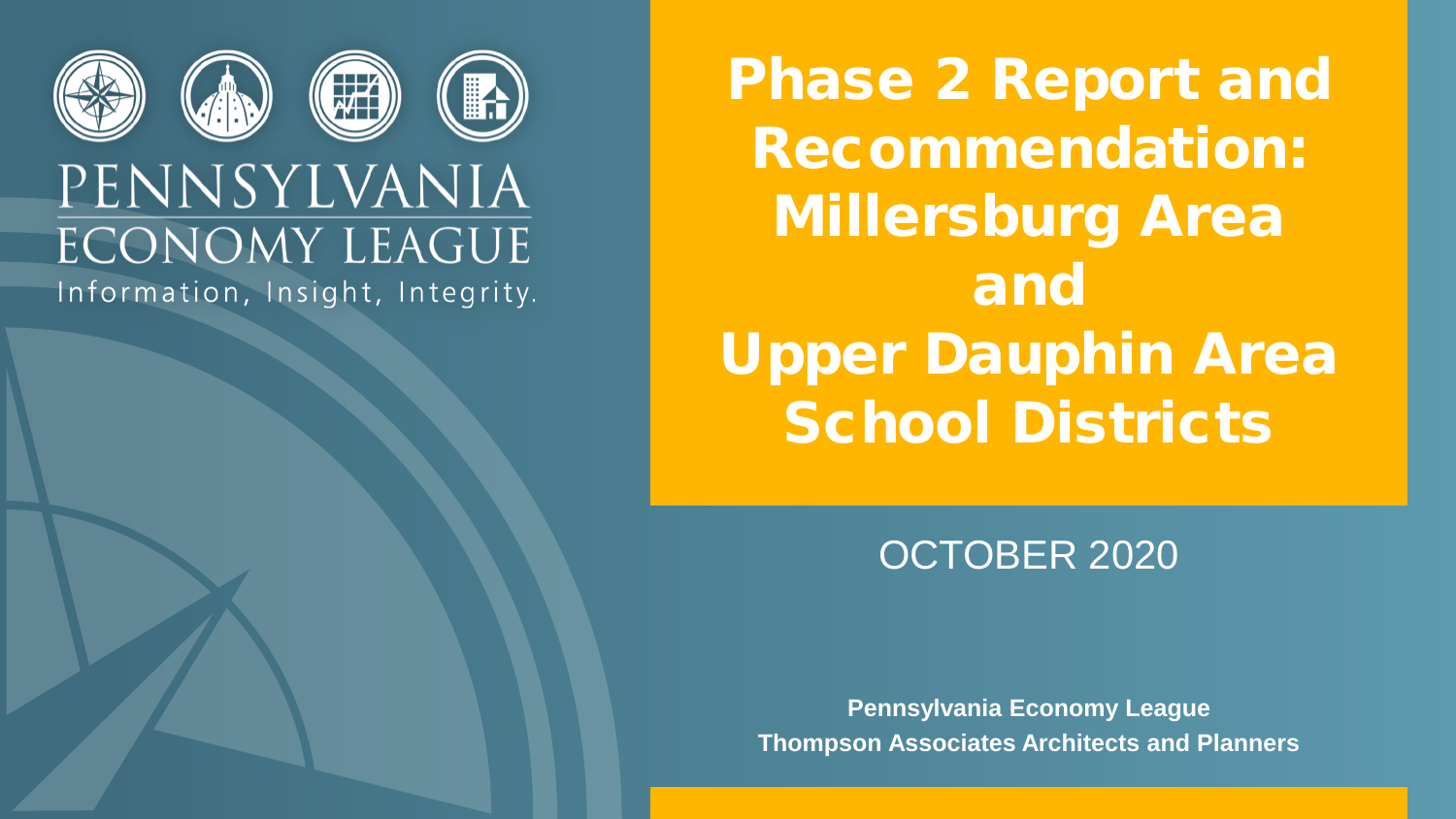## Agenda



**1. Analysis of Option 2, 3 and 5 2. Overview of Option 5 – Recommendation for Merger**

- **Facilities**
- **Curriculum**
- **Transportation**
- **Financial**
- **3. Board composition**
- **4. Next Steps**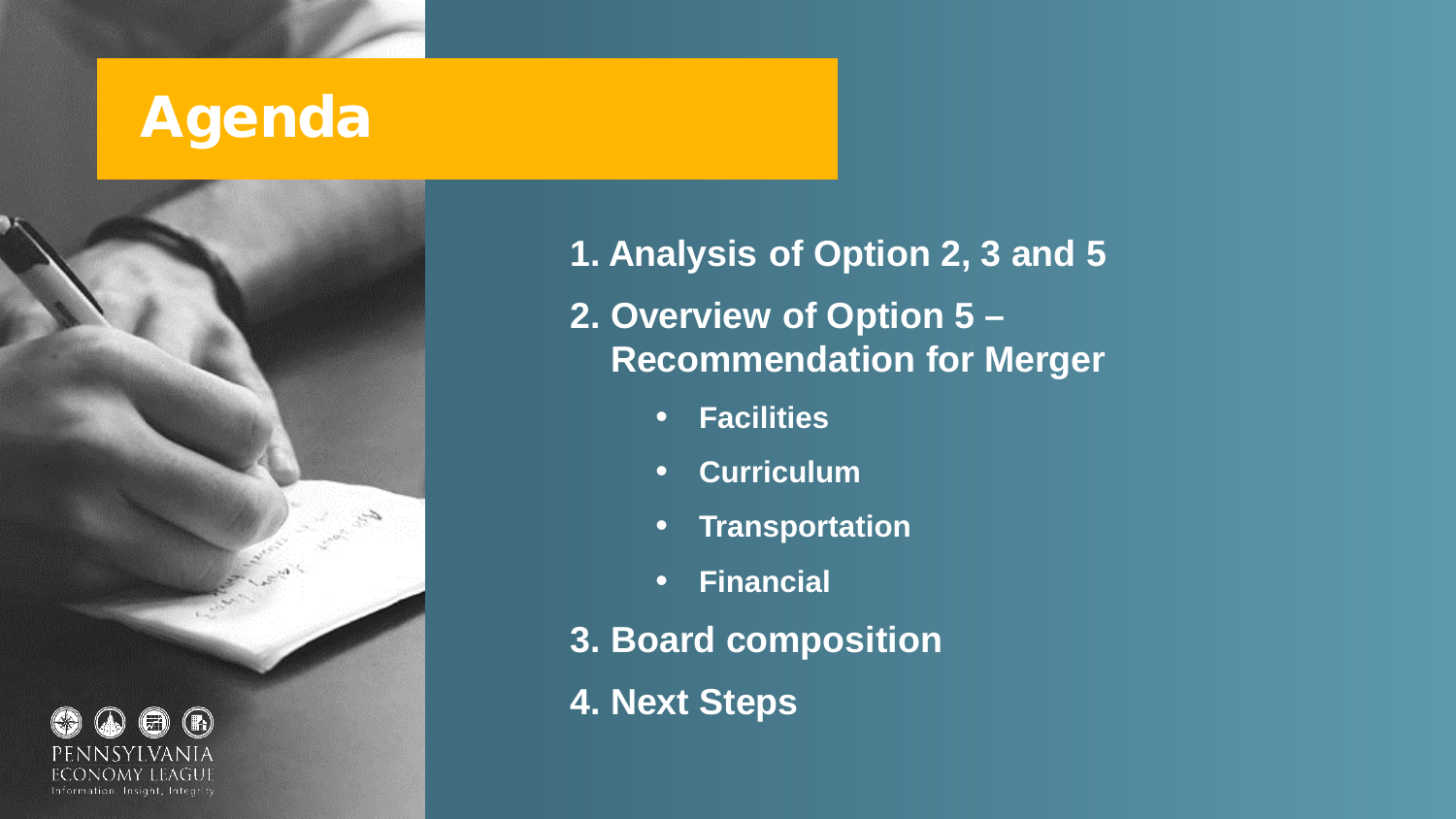# Analysis of Options 2, 3 and 5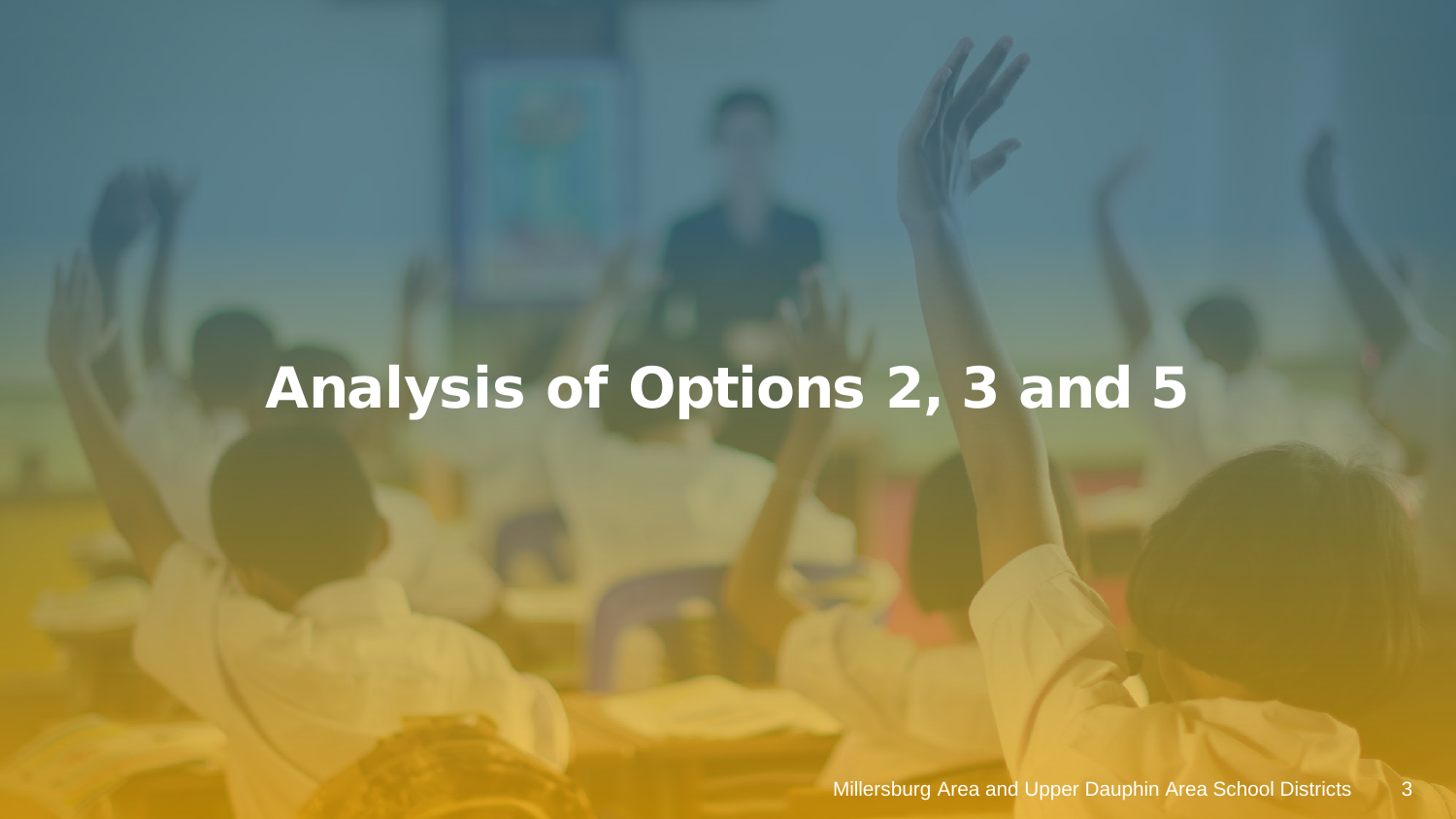# District Combination Feasibility Study

- Buildings
- Curriculum
- Financial Implications
- Board Configuration
- Collective Bargaining and Salary Schedules
- Transportation

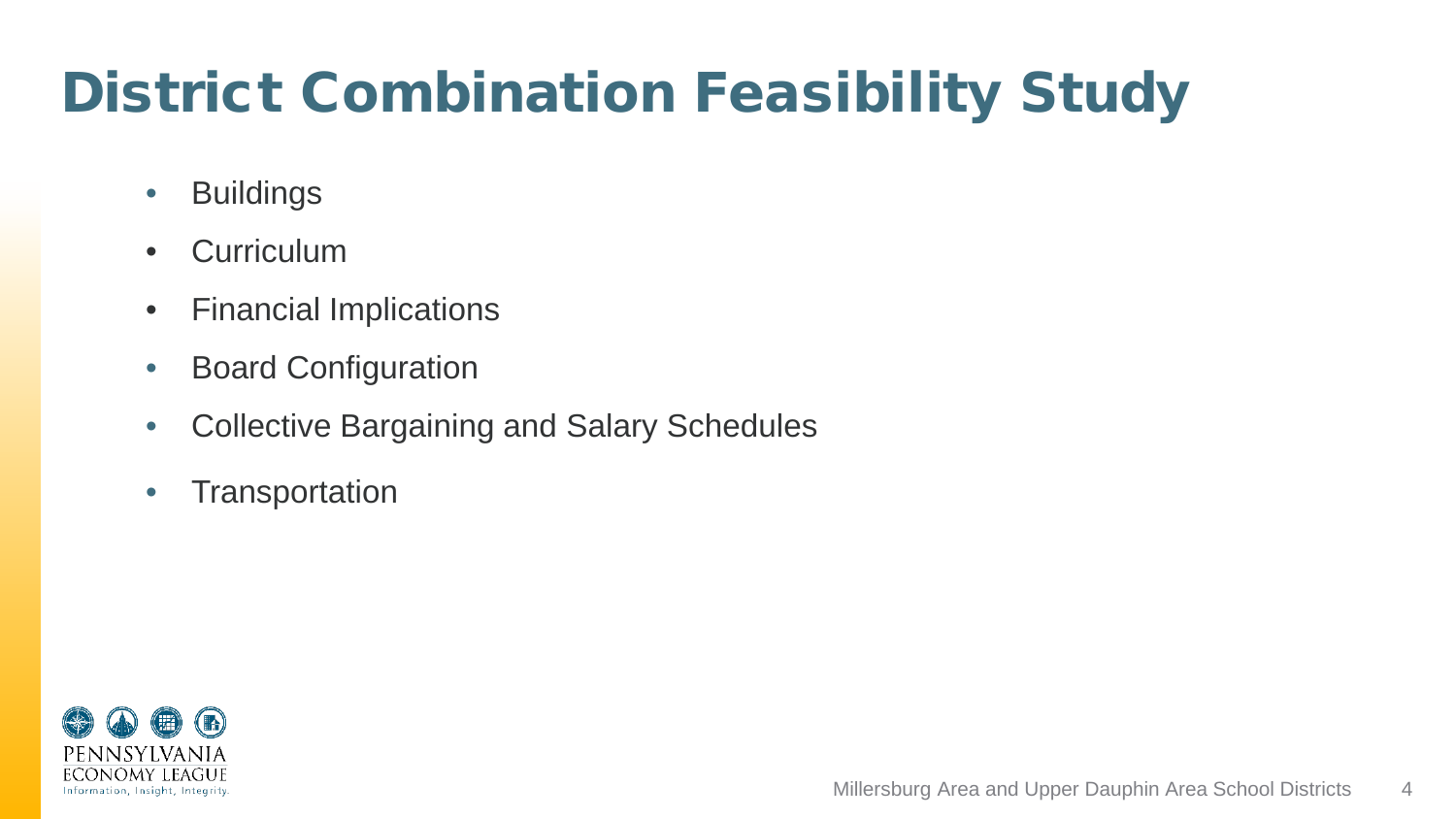### Phase 2 Joint Board Resolution

*It is recommended that the Joint Boards of the Millersburg Area And Upper Dauphin Area School Districts authorize the Pennsylvania Economy League to proceed with Phase II of the Feasibility Study with a focus on Merger Option Five and cost estimates of Merger Options Two and Three as outlined in the Phase I Study.*

**These options are:**

**Merger Option 2: All students attend the Upper Dauphin Area Elementary, Middle, and High School Buildings**

**Merger Option 3: Grades K-8 Two Attendance Areas with Grades 9-12 Consolidated**

**Merger Option 5: Grades K-5, 6-8, with Grades 9-12 Consolidated**

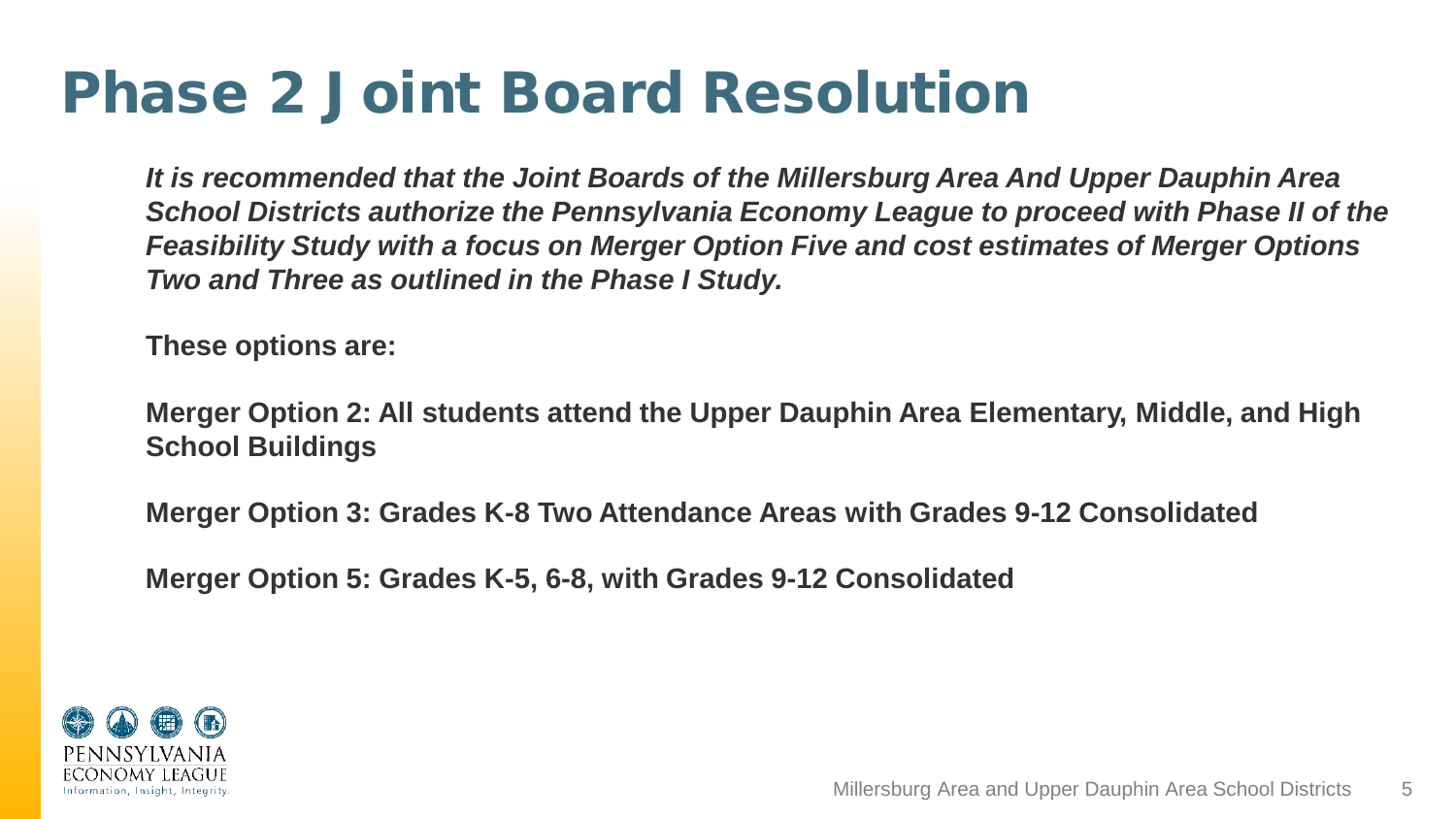## Financial Comparison - Options

|                             | <b>Option 2</b> | <b>Option 3</b>   | <b>Option 5</b>          |
|-----------------------------|-----------------|-------------------|--------------------------|
| <b>Staff Reductions</b>     | \$3,483,205     | \$1,691,704       | \$3,117,702              |
| <b>Debt Service Subsidy</b> | $-250,000$      | $\qquad \qquad =$ | $\overline{\phantom{a}}$ |
| <b>Recurring Savings</b>    | \$3,233,205     | \$1,691,704       | \$3,117,702              |
|                             |                 |                   |                          |
| *One-time Facilities Costs  | $-1,600,000$    | $-600,000$        | $-133,000$               |

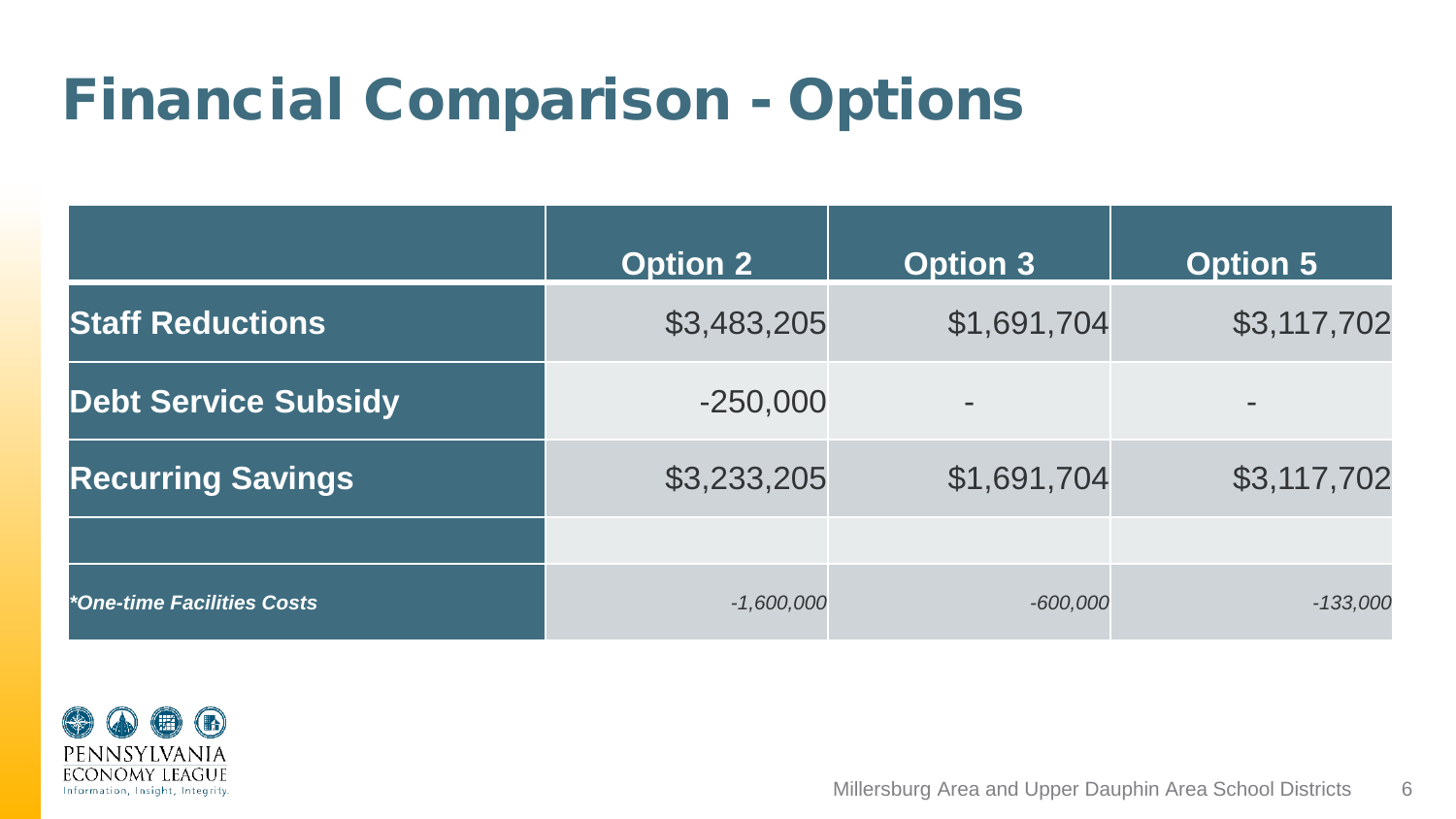# Why not Option 2

- **Pre-K-4 (UDA Loyalton)**
- **5-8 (UDA Loyalton)**
- **9-12 (UDA HS)**

### **Option 2 Concerns:**

- Capacity All K-8 students do not fit in the Loyalton Facility.
- Loss of state subsidy with continuing debt service on Millersburg facility.
- Different grade configurations at elementary/middle schools

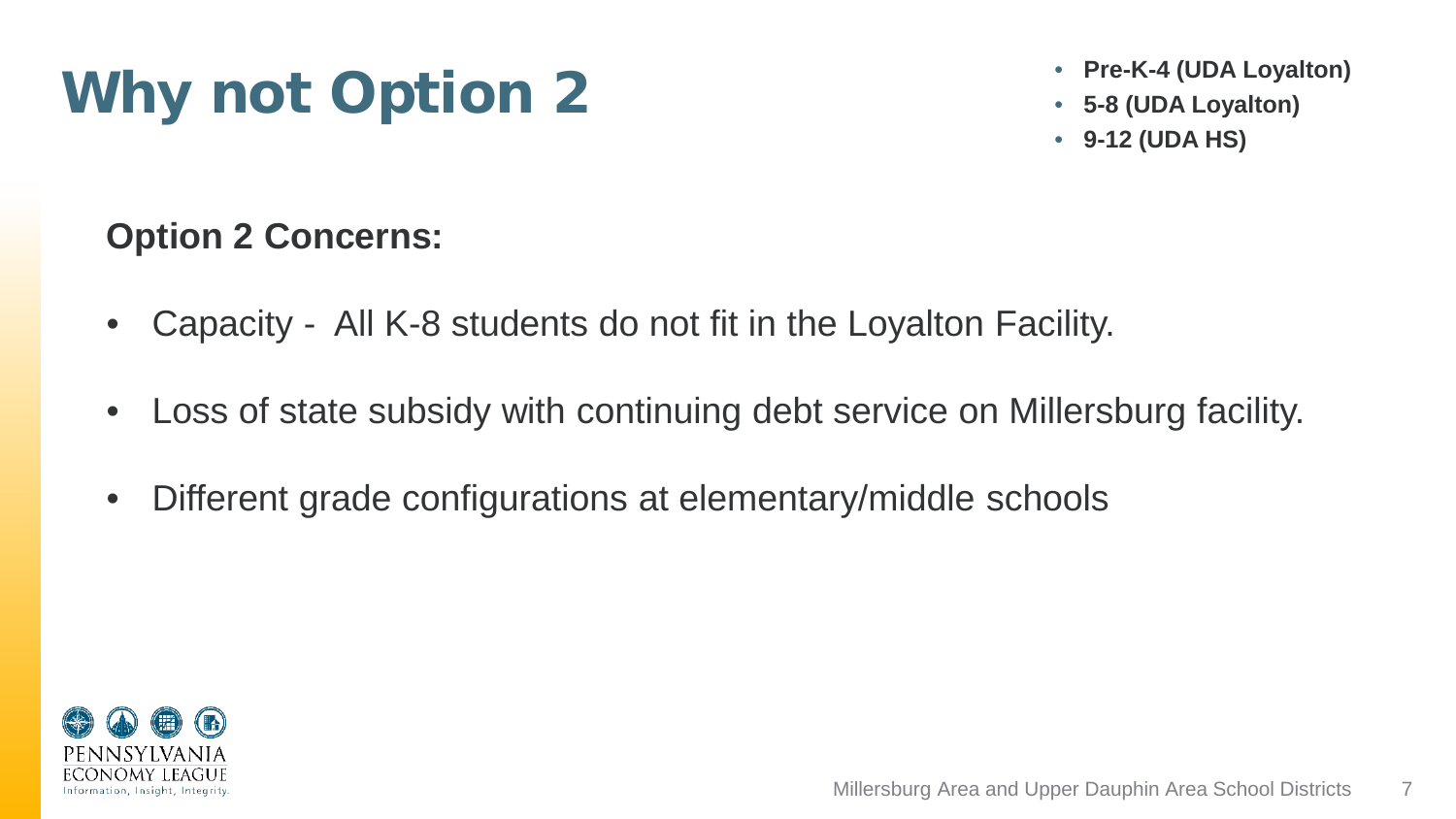# Why not Option 2

- **Pre-K-4 (UDA Loyalton)**
- **5-8 (UDA Loyalton)**
- **9-12 (UDA HS)**

Enrollment projections for K-4 students exceed the K-4 capacity at the Loyalton Facility through 2028-29



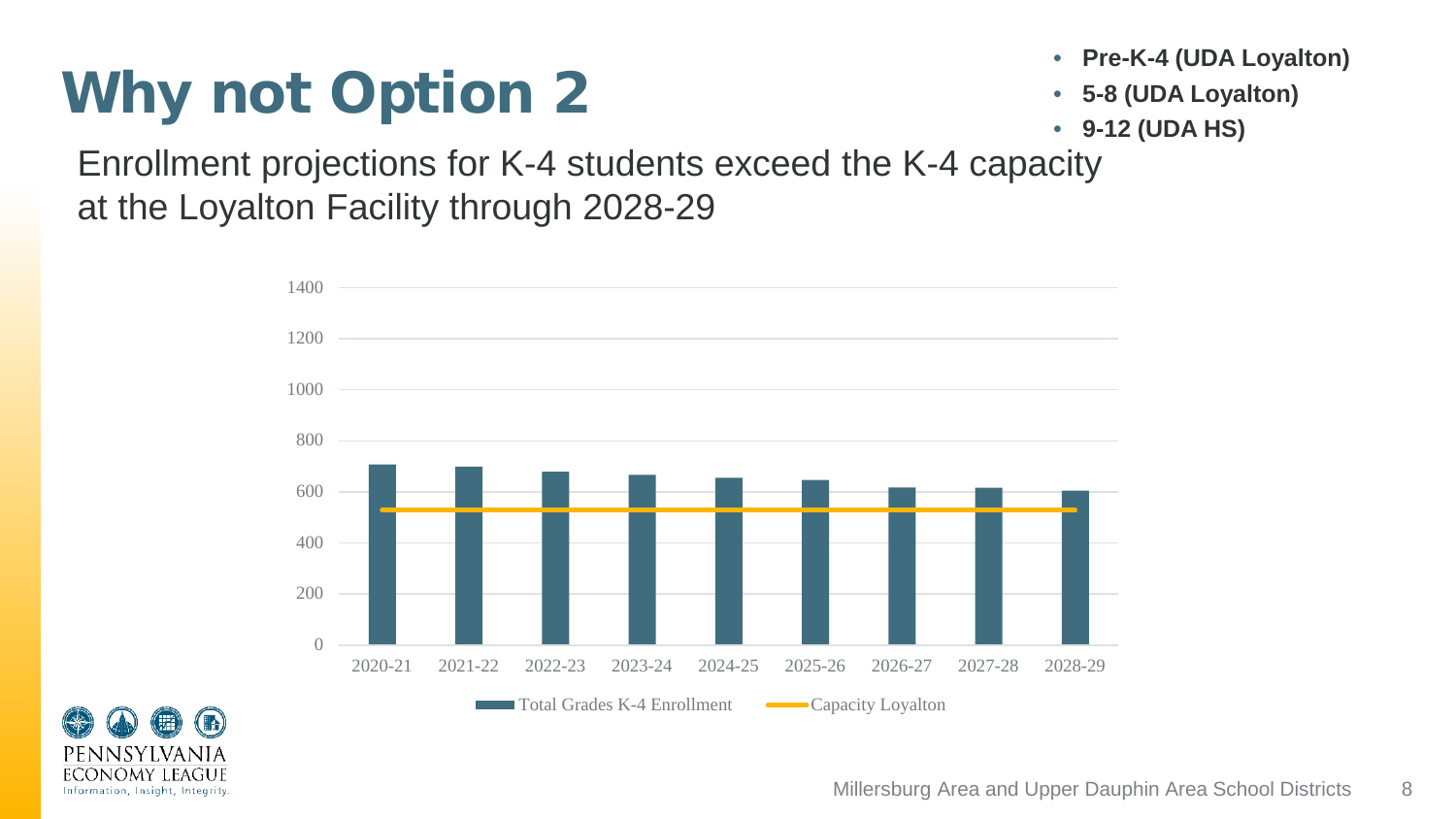# Why not Option 3

**Option 3 Concerns:** 

- Equity of resources
- Duplication of materials
- Access to resources
- Staffing & technical costs
- Changing attendance areas



- **Elementary Pre-K-8 (UDA Loyalton)**
- **Elementary Pre-K-8 (MA MS/HS)**
- **9-12 (UDA HS)**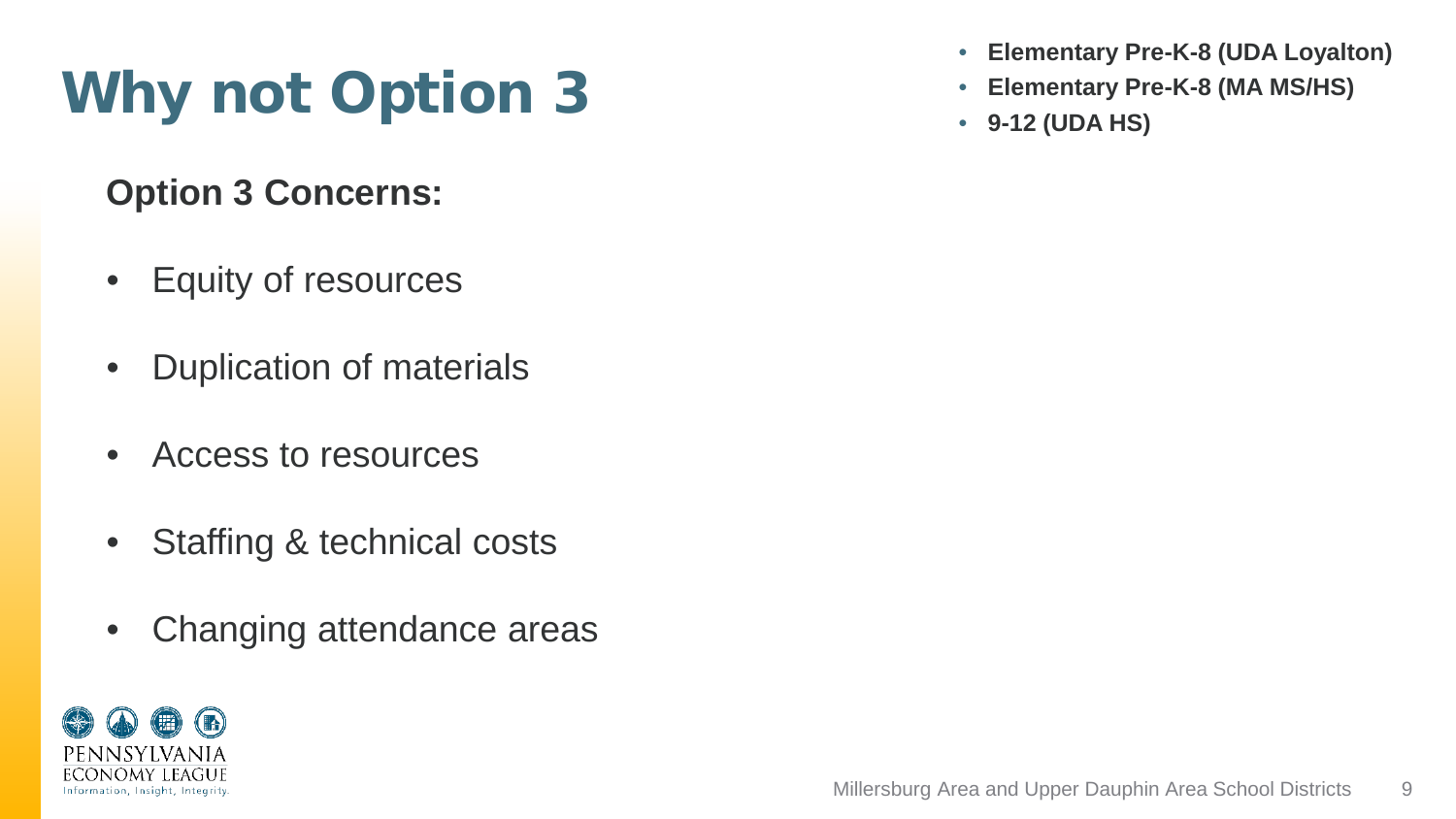### Recommendation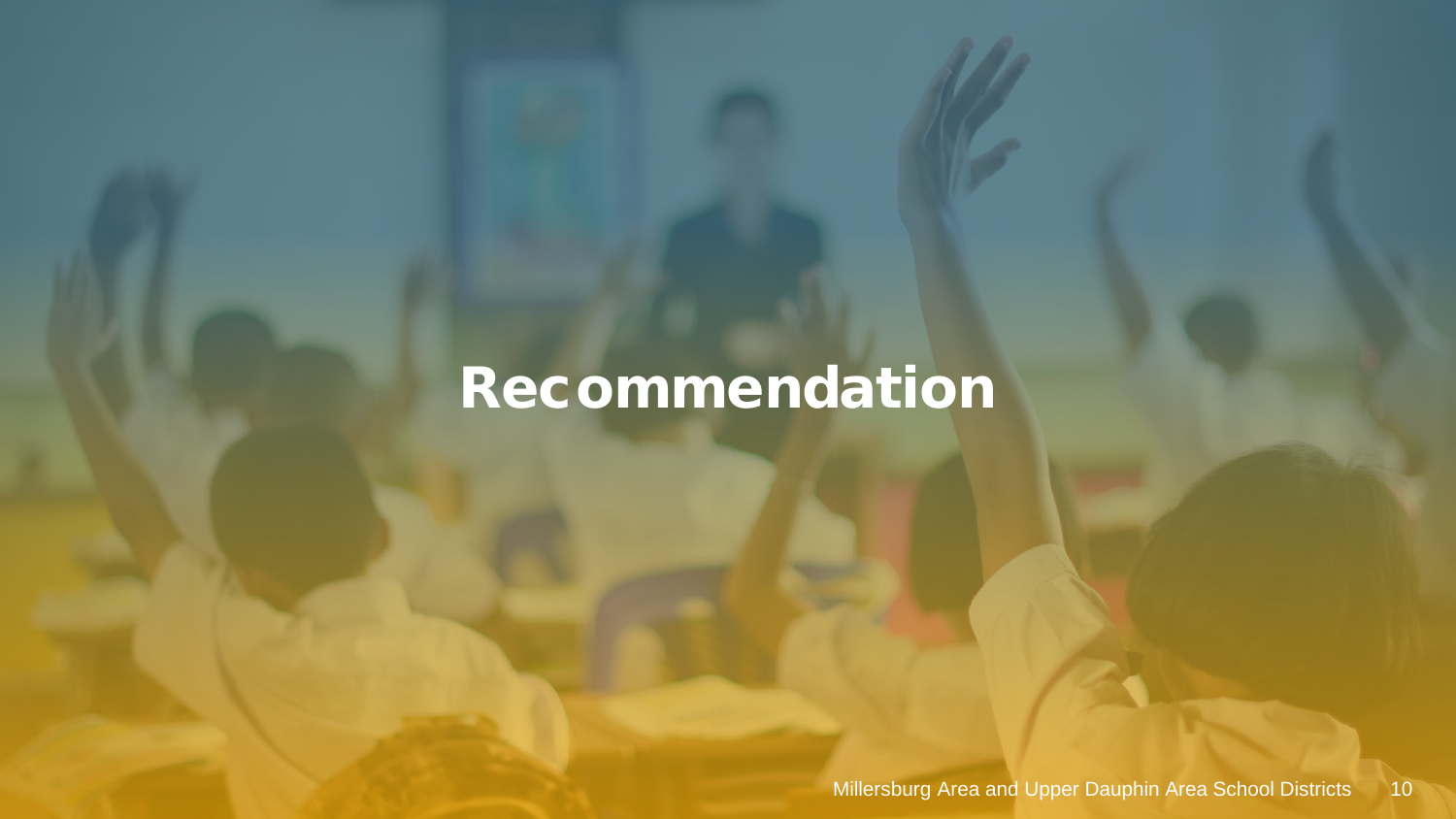#### Merger Option 5 Grades Pre-K-5, 6-8, and 9-12 Consolidated • **Pre-K-5 (UDA Loyalton)** • **Grades 6-8 (MA MS/HS Millersburg)** • **9-12 (UDA HS Elizabethville)**

#### **Student Capacity**

- Grades Pre-K-2 are well-supported at the Upper Dauphin Area Elementary School
- Grades 3-5 are well-supported at the Upper Dauphin Area Middle School
- Grades 6-8 are well-supported in the Millersburg Area MS/HS
- School Year 21-22 capacity: (Pre-K-5 73%, 6-8-55% MS, and 94% HS)
- School Year 28-29 capacity: (Pre-K-5 63%, 6-8-49% MS, and 81% HS)

#### **Curriculum:**

- K-12 curriculum scope and sequence alignment
- Different High School graduation requirements

#### **Financial Impact**

- Discontinue educational use of Lenkerville Elementary
- Reduced administrative costs
- Improved economies of scale

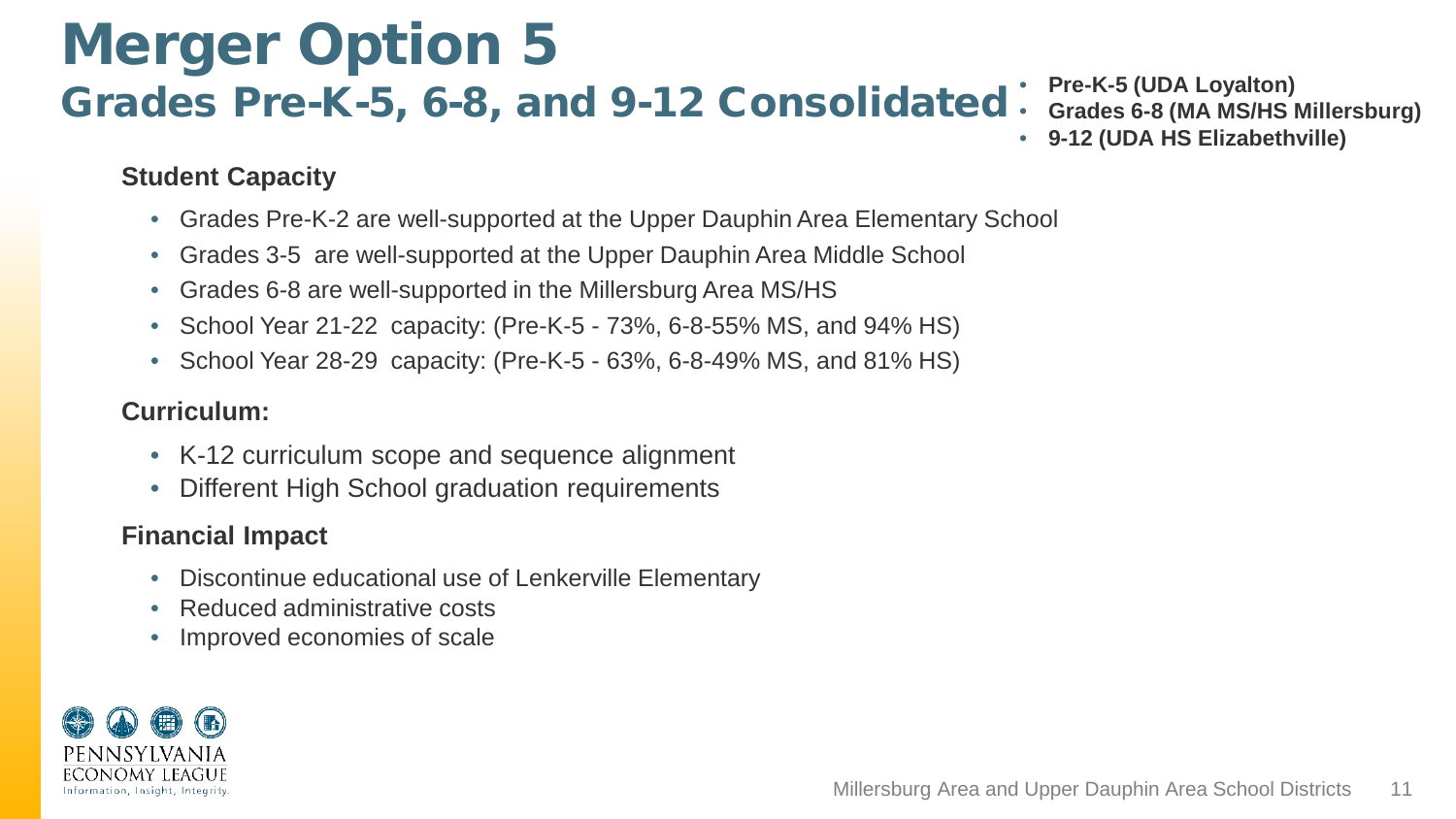# **Facilities**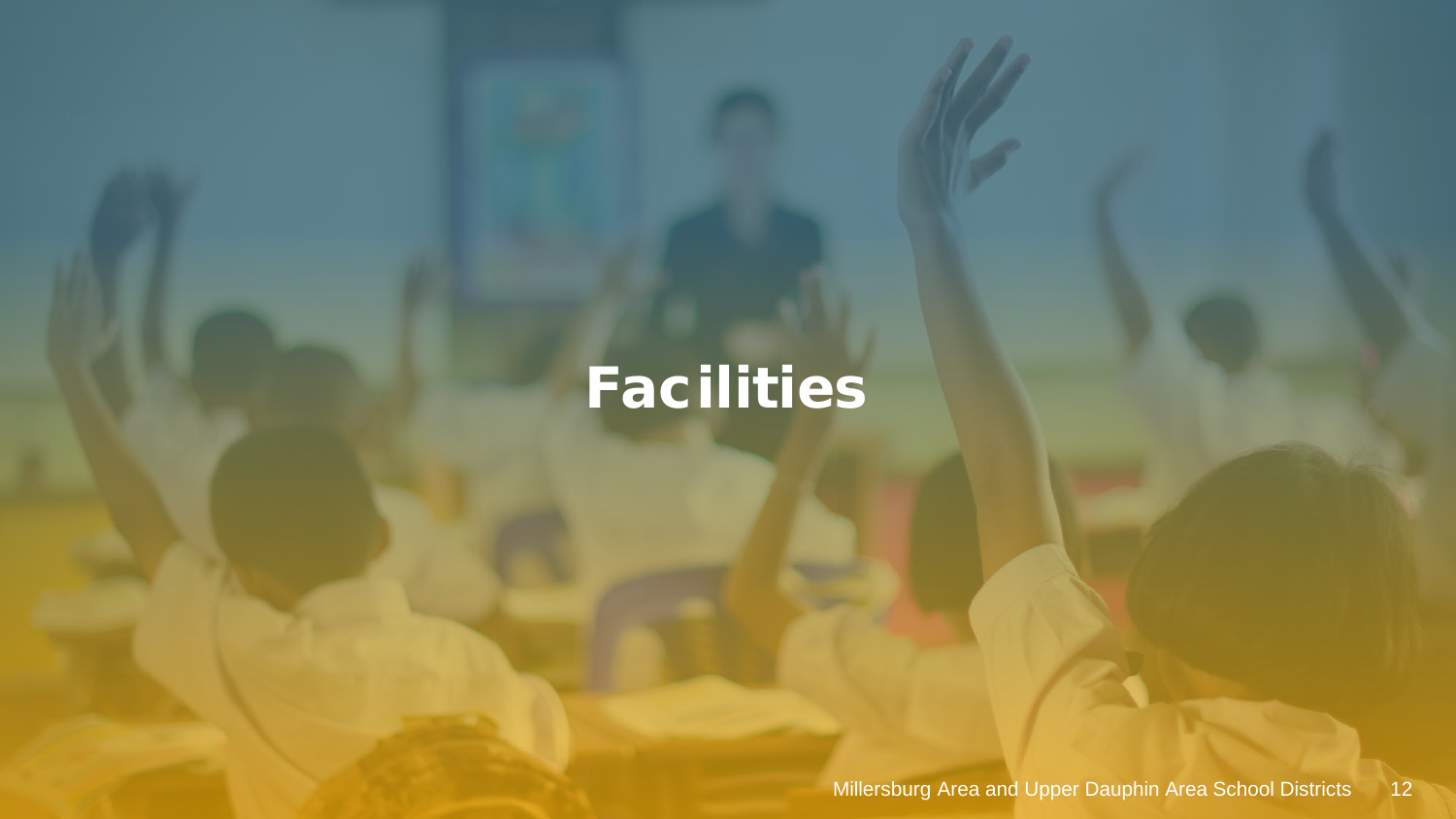## Facilities Recommendation

**Pre-K-5 Elementary School** *UDA ES/MS Loyalton* **Grades 6-8 Middle School** *MA MS/HS Millersburg* **9-12 High School** *UDA HS Elizabethville*

- Best use of existing buildings
- Opportunity to provide more diverse instructional content
- Maintain and enhance K-12 course offerings
- Greatest opportunity for economies of scale

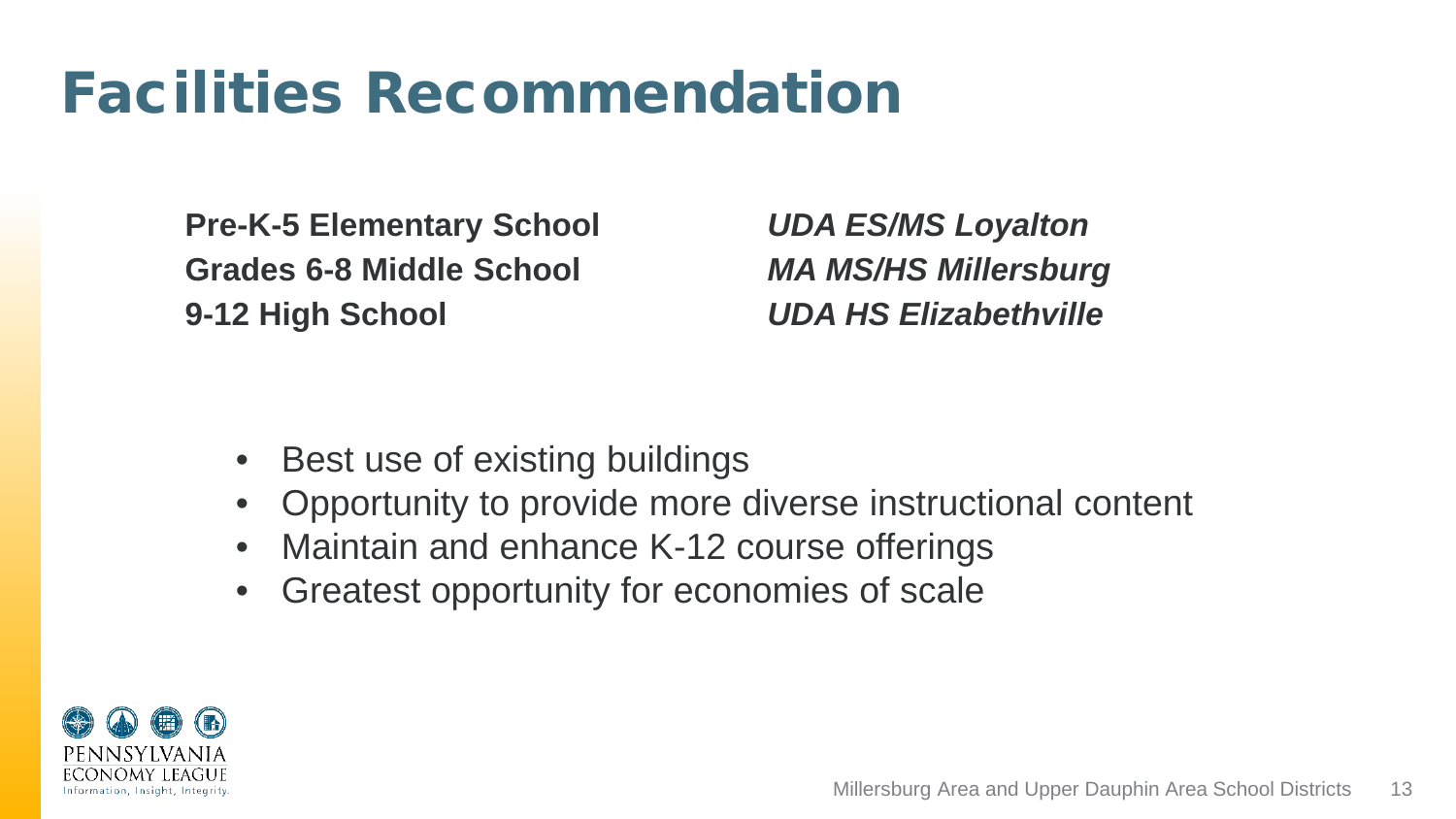## Facilities Recommendation

- Best natural fit of elementary grades
- Space for future consolidated administrative offices
- Sufficient gym and cafeteria facilities
- Option to streamline parent drop-off traffic flow
- Faculty can conduct face to face planning
- Sign out science labs
- Ample space to accommodate enrollment bubble
- Appropriate space to accommodate special education and pupil support services

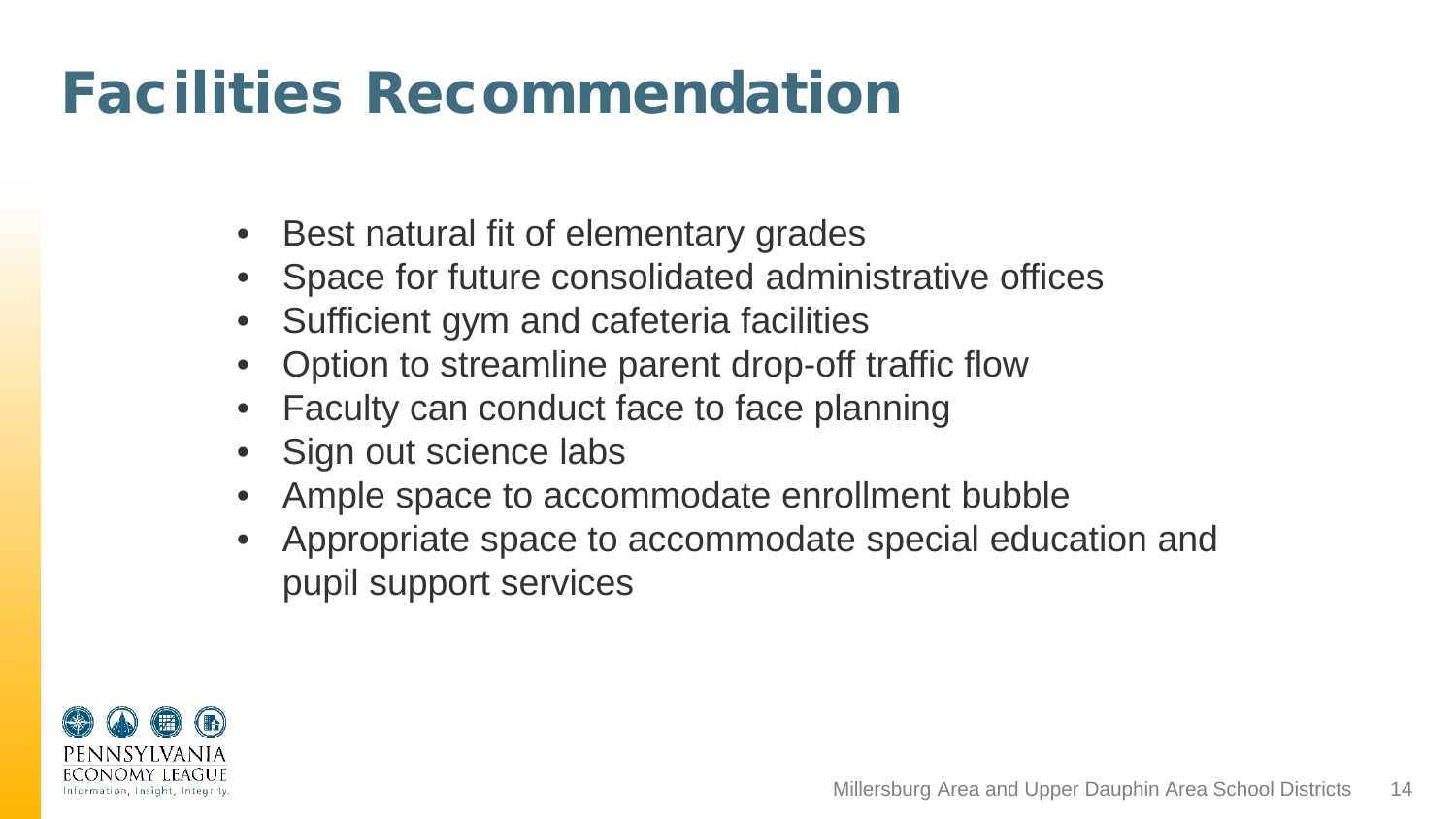# Curriculum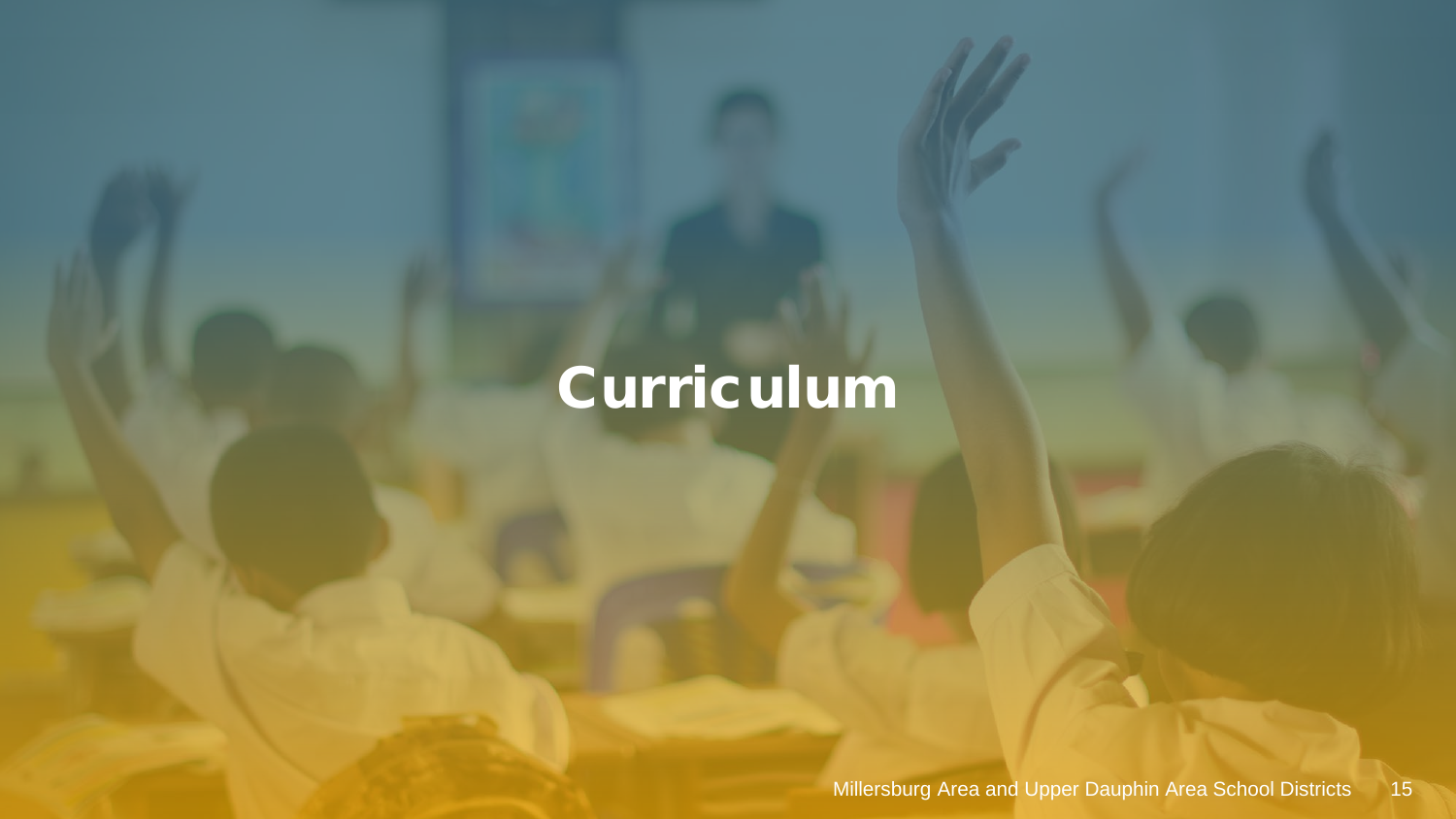# Curriculum Configuration Goals

### **Expected Outcomes for Student Development**

- **Elementary** Skills-focused; learn to read; read to learn
- **Middle School** Educating the "whole student" - mental, physical, emotional, social
- **High School** Career and college readiness
- **Special Education Curriculum** Builds skills and strategies to address cognitive, physical, and emotional needs; promotes self-advocacy skills
- **All Students**
	- 1:1 Technology accessible to all students

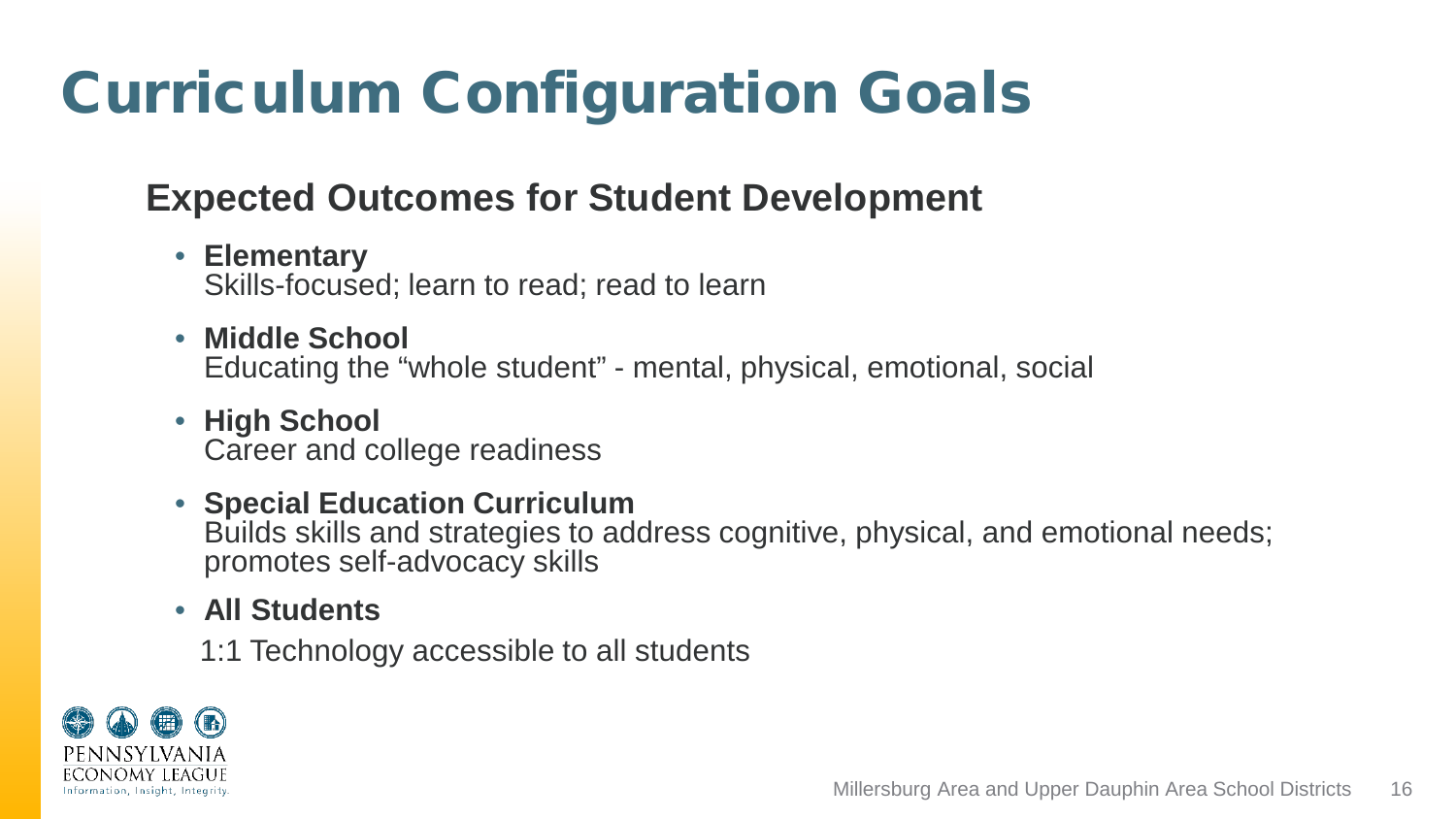# Merged District – Curriculum Advantages

- More diverse instructional content
- Maintain and enhance K-12 offerings
- Better utilization of supplies and materials by grouping grade levels into one building
- Better collaboration and planning among teaching staff
- Increased flexibility for special education enrollment

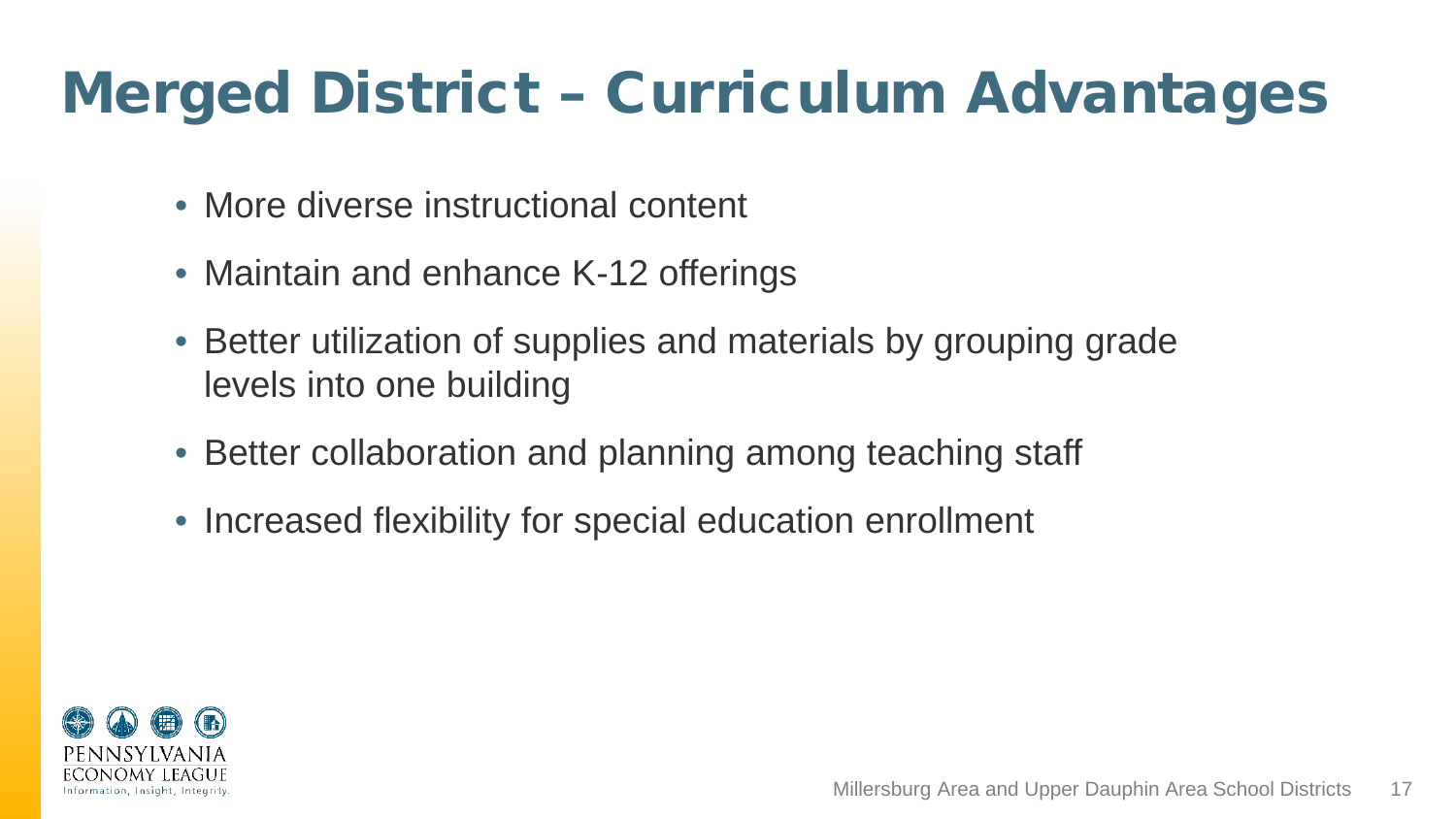# Transportation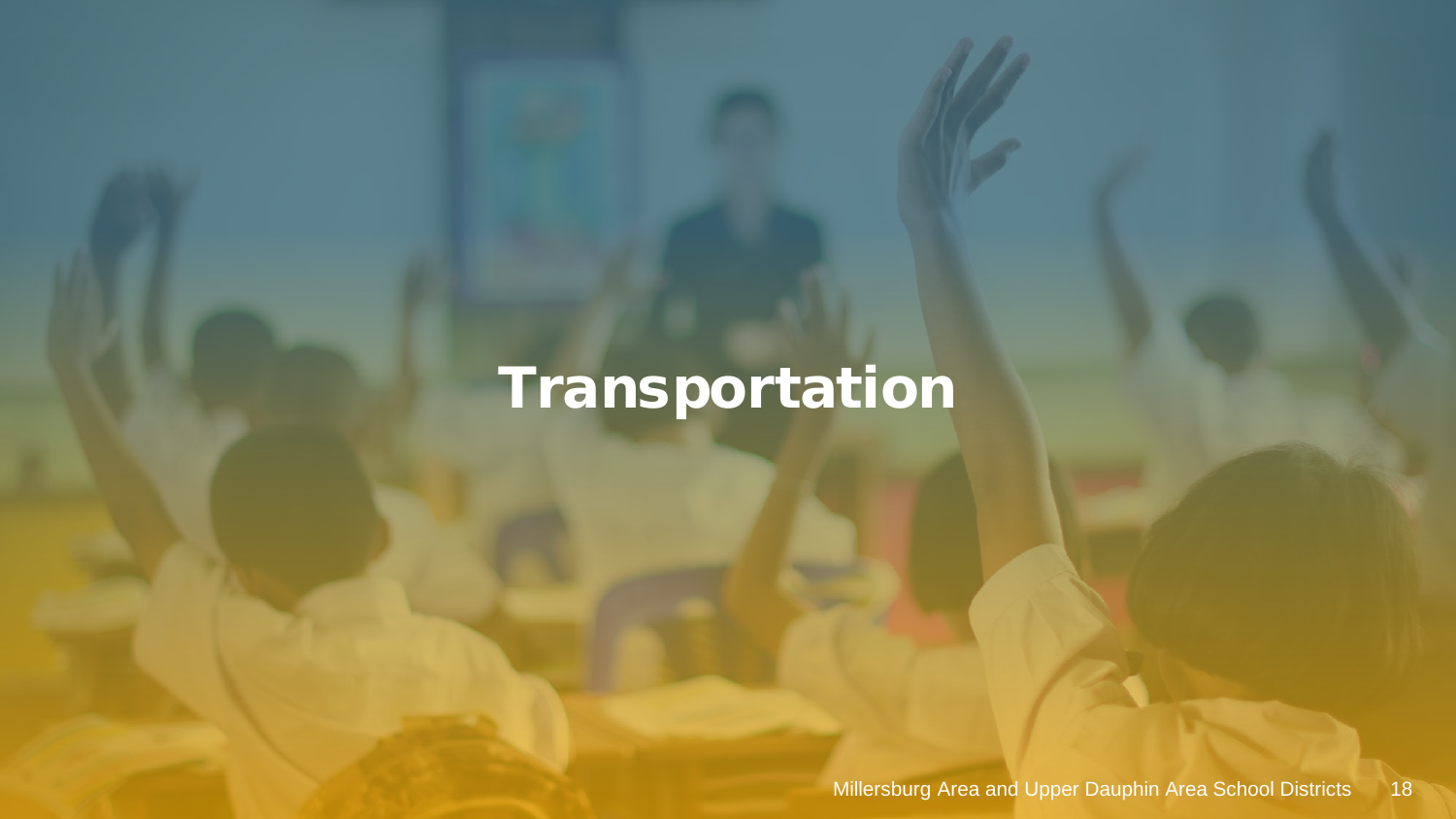### Transportation Costs

- Larger transportation network compared to pre-merger totals
- Higher state approved costs and state subsidy
- Annual net taxpayer savings depends on procurement
	- Larger district  $=$  more negotiating leverage
	- Procurement of routes based on paying only state formula is the goal
- Year-one cost due to subsidy lag
	- Potential for grant funds to ease transition costs

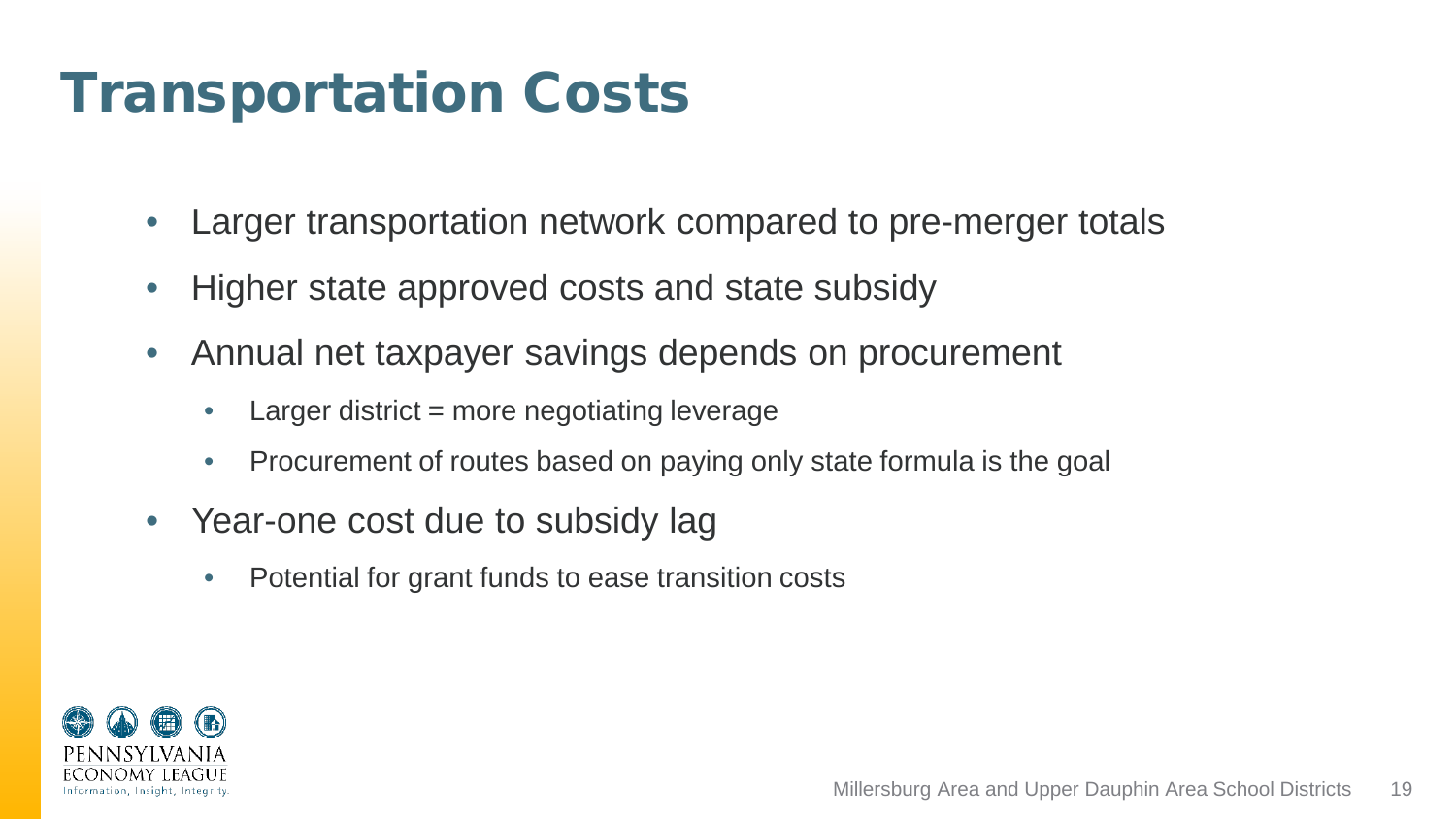### Transportation Times

- Preliminary analysis with district routing software program:
	- 50% with bus runs less than 30 minutes; 90% of 60 minutes or less
- Majority of post-merger route times add less than 30 minutes, most less than 15 minutes
- Assumed grade-level-specific runs post-merger
	- Both districts currently have some degree of grade-level mix
- "First draft" to identify areas of focus to improve times/financial impact
	- Collaboration between districts and with vendors to improve routes
	- Hub concept for Millersburg; smaller capacity vehicles for outlier areas

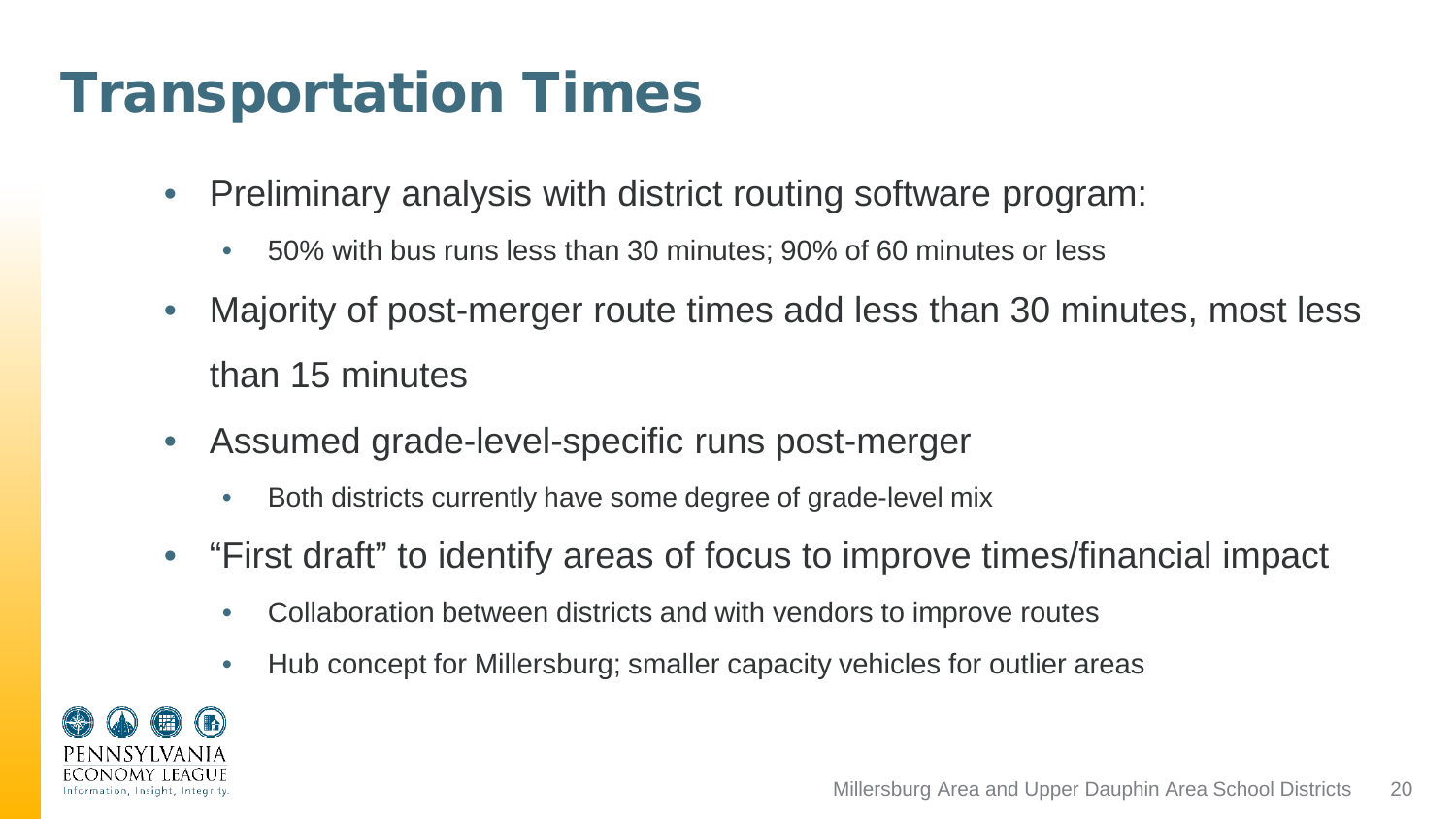# Financial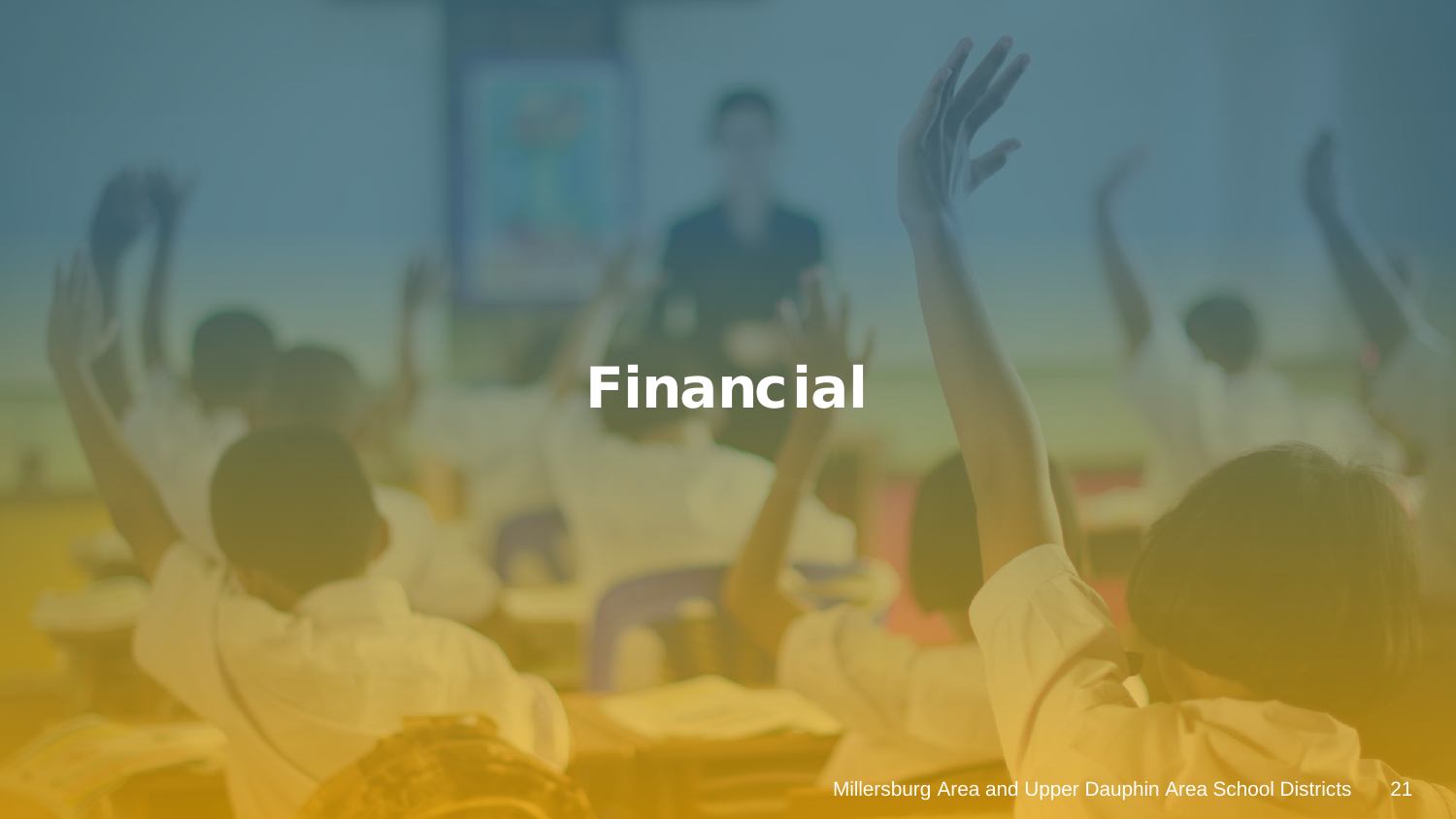## Financial Projections

### **Combined Surplus/Deficit Estimate for 2021-22 at 18.8775 Millage Rate**

|                                                                | <b>Combined</b> |  |
|----------------------------------------------------------------|-----------------|--|
|                                                                | 2021-22         |  |
| <b>Combined Revenues at 2019-20 Millage</b>                    | \$34,997,321    |  |
| <b>Less: RE Tax Revenue Adjustment</b>                         | $-570,662$      |  |
| <b>Net Revenues</b>                                            | \$34,426,658    |  |
|                                                                |                 |  |
| <b>Combined Expenditures</b>                                   | \$37,068,130    |  |
| <b>Staff Savings from Combination and</b><br><b>Facilities</b> | $-3, 117, 702$  |  |
| <b>Net Expenditures</b>                                        | \$33,950,428    |  |
|                                                                |                 |  |
| <b>Surplus/(Deficit)</b>                                       | \$476,230       |  |

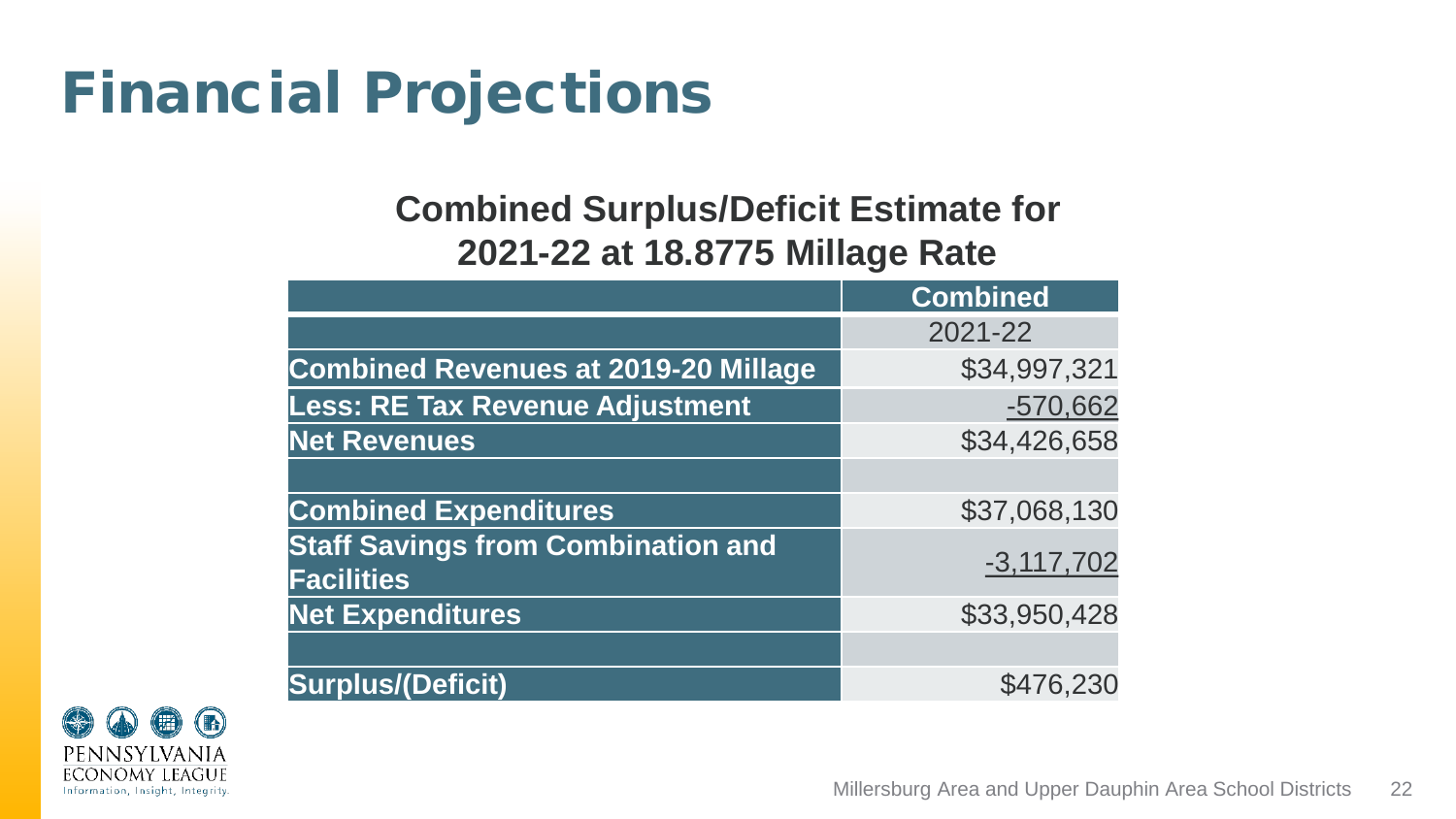## Financial Summary

### • **Personnel Savings**

Reduction in approximately 40 positions total Projected \$3.1 million personnel savings

### • **Combined Tax Rate**  18.8775 Millage Rate

### • **One-time costs**

Approximately \$133,000 in one-time costs for renovation, curriculum materials and \$360,525 in transportation subsidy lag. Other costs include technology, rebranding.

#### • **Financial Support**

Possibly offset by one-time funds request of the State Department of Education for merger support

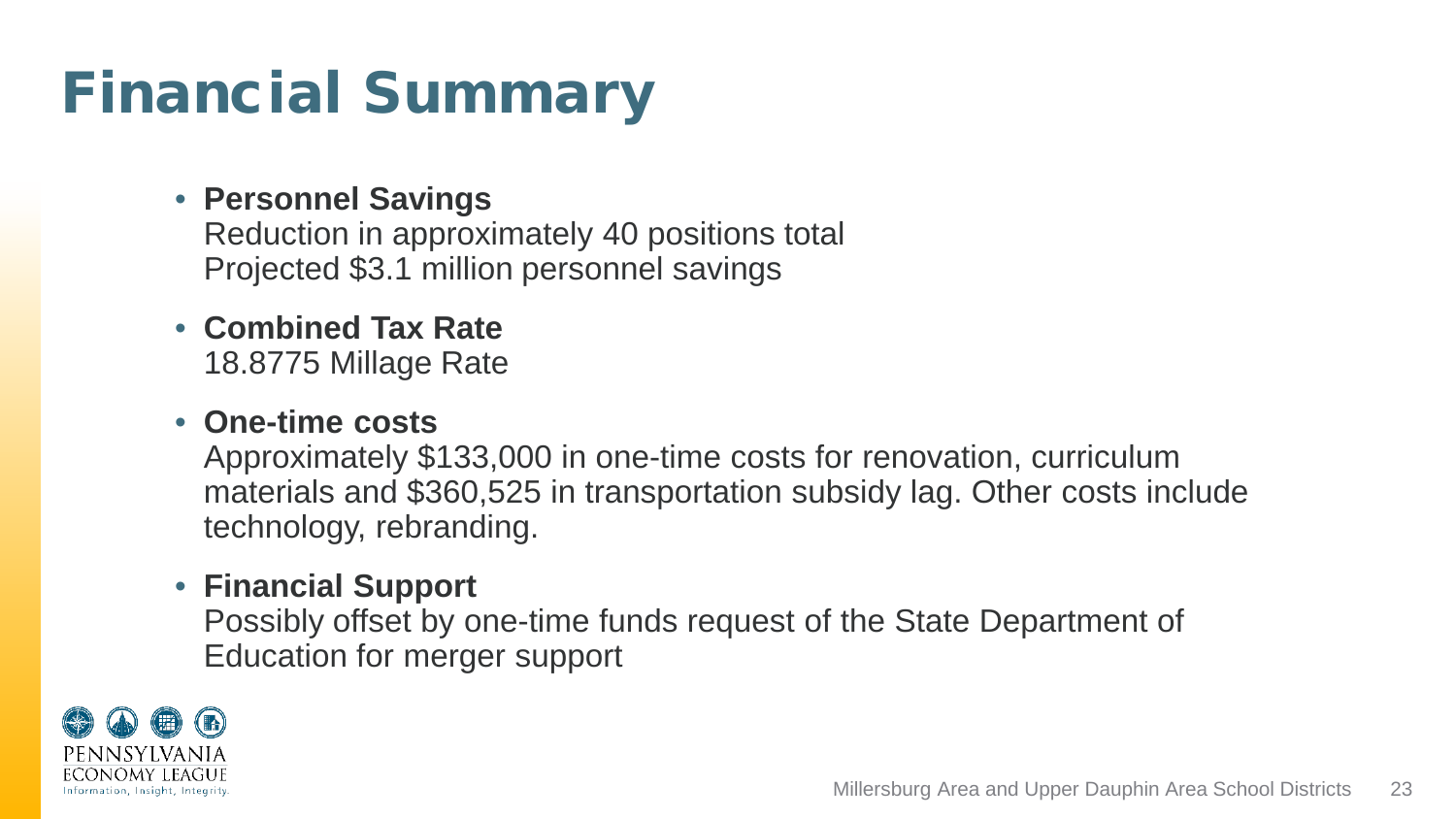# Board Composition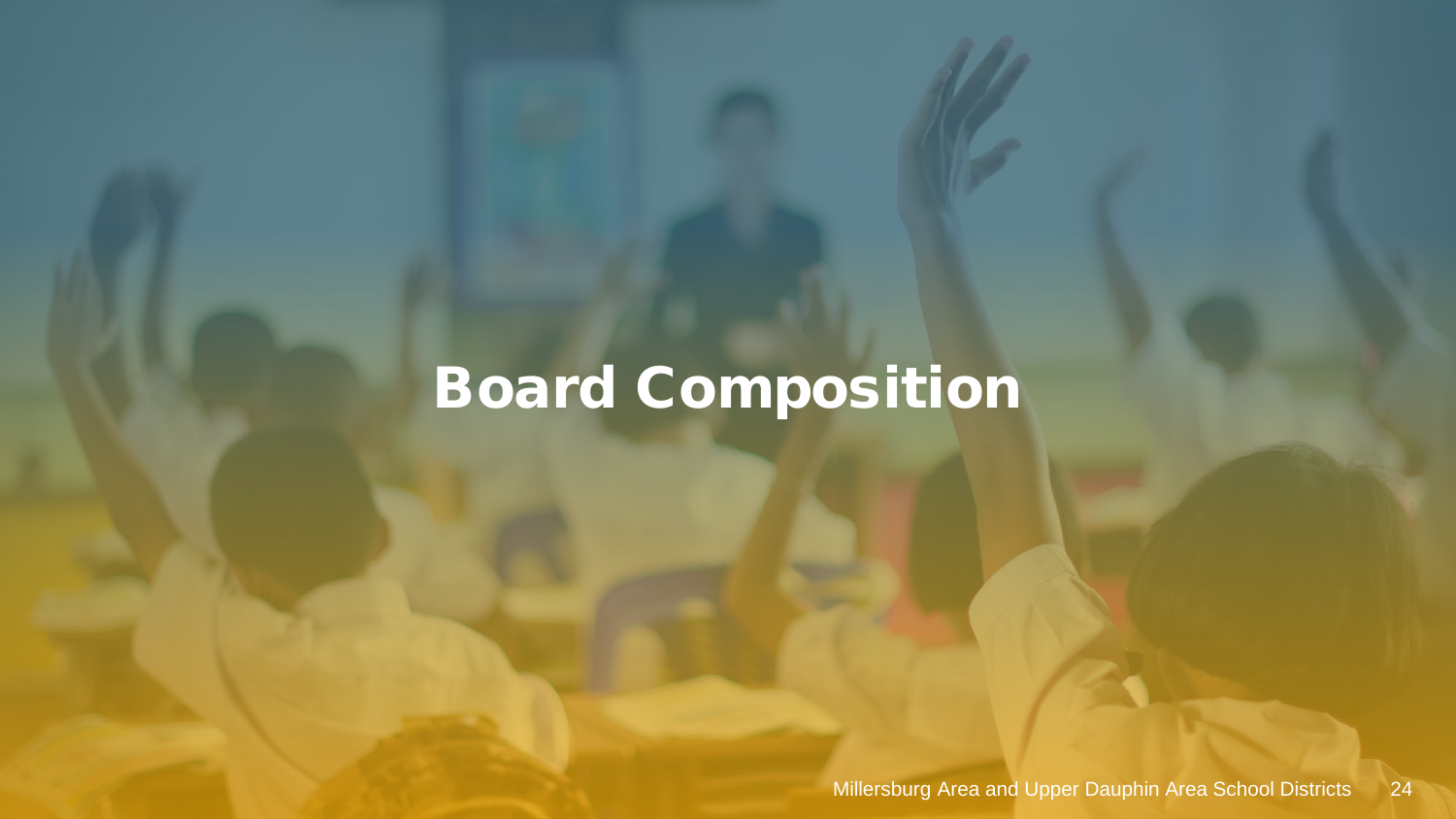# School Board Election Cycles

- The School Code Section 303 (24 PS 3-303) provides that:
	- Effective in 1979 terms were reduced from 6 to 4 years and for each municipal election in an odd numbered year thereafter
	- Beginning in 1983 and every four years thereafter election of 4 members for four year terms
	- Beginning in 1987 and every four years thereafter election of 5 members for four year terms



| <b>Number of Open Seats</b> |                      |  |  |  |
|-----------------------------|----------------------|--|--|--|
| 4                           | 5                    |  |  |  |
| <b>Election Year</b>        | <b>Election Year</b> |  |  |  |
| 2001                        |                      |  |  |  |
|                             | 2003                 |  |  |  |
| 2005                        |                      |  |  |  |
|                             | 2007                 |  |  |  |
| 2009                        |                      |  |  |  |
|                             | 2011                 |  |  |  |
| 2013                        |                      |  |  |  |
|                             | 2015                 |  |  |  |
| 2017                        |                      |  |  |  |
|                             | 2019                 |  |  |  |
| 2021                        |                      |  |  |  |
|                             | 2023                 |  |  |  |
| 2025                        |                      |  |  |  |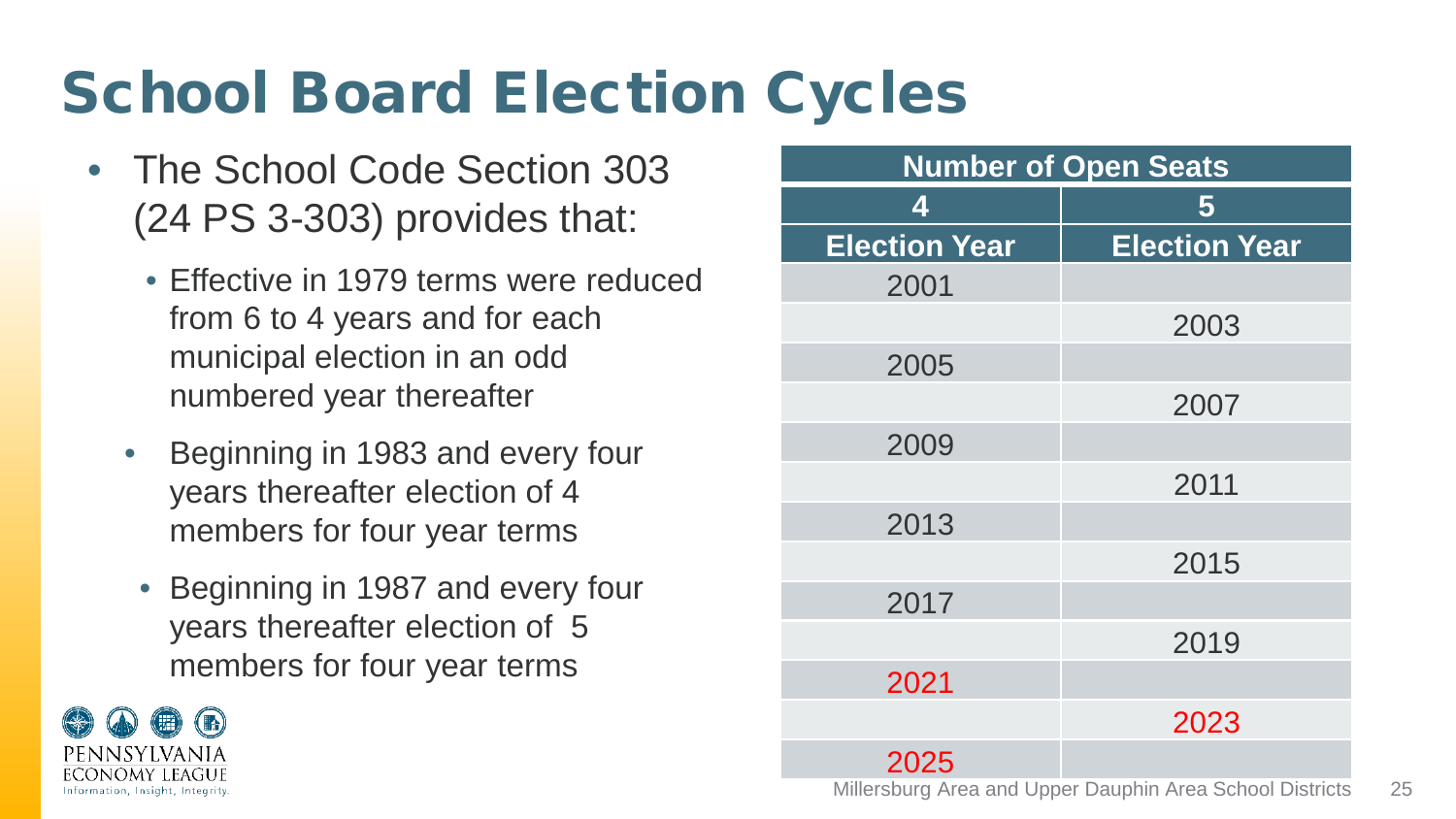## Election Cycle in a Merged District

Boards vote to consolidate on March 21, 2021 If State Board approves Before Feb 2022

|      | Upper<br><b>Dauphin</b><br><b>Area SD</b><br>seats up<br>for election | Millersburg<br><b>Area SD</b><br>seats up<br>for election | <b>Current</b><br>members up<br>for Election | <b>Board</b><br><b>Members</b><br>seats to<br>be<br><b>Elected</b> | <b>Total</b><br><b>Board</b> |
|------|-----------------------------------------------------------------------|-----------------------------------------------------------|----------------------------------------------|--------------------------------------------------------------------|------------------------------|
| 2022 | $\Omega$                                                              | O                                                         | $\bigcap$                                    | $\Omega$                                                           | 18                           |
| 2023 | 4                                                                     | 5                                                         | 9                                            | 5                                                                  | 14                           |
| 2024 |                                                                       | $\Omega$                                                  | $\Omega$                                     | $\mathcal{O}$                                                      | 14                           |
| 2025 | 5                                                                     |                                                           | 9                                            |                                                                    | 9                            |
| 2026 |                                                                       |                                                           | $\Omega$                                     | $\Omega$                                                           | 9                            |
| 2027 |                                                                       |                                                           | 5                                            | 5                                                                  | 9                            |
| 2028 |                                                                       |                                                           | $\Omega$                                     | ∩                                                                  | 9                            |
| 2029 |                                                                       |                                                           | 4                                            |                                                                    | 9                            |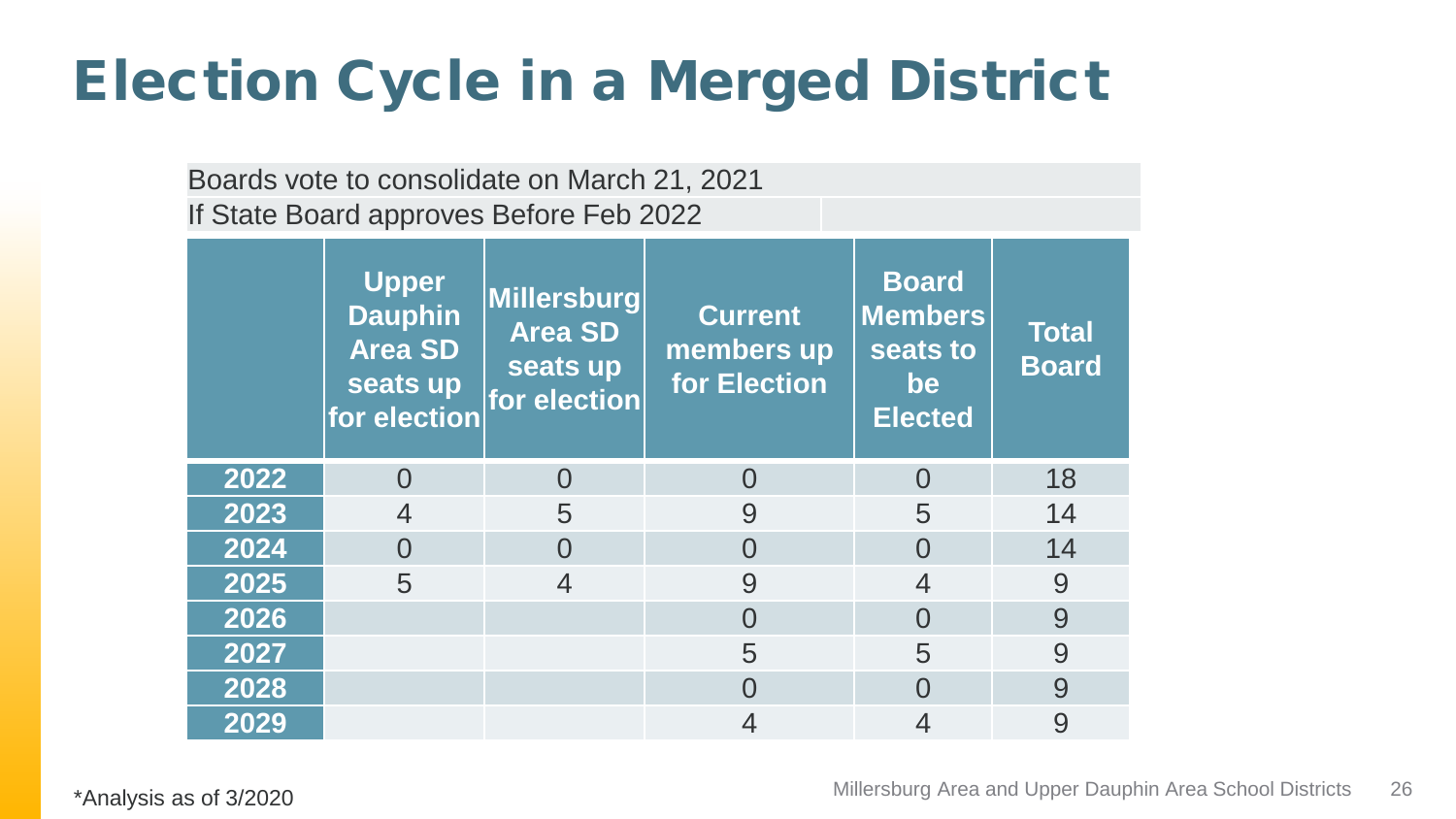# Next Steps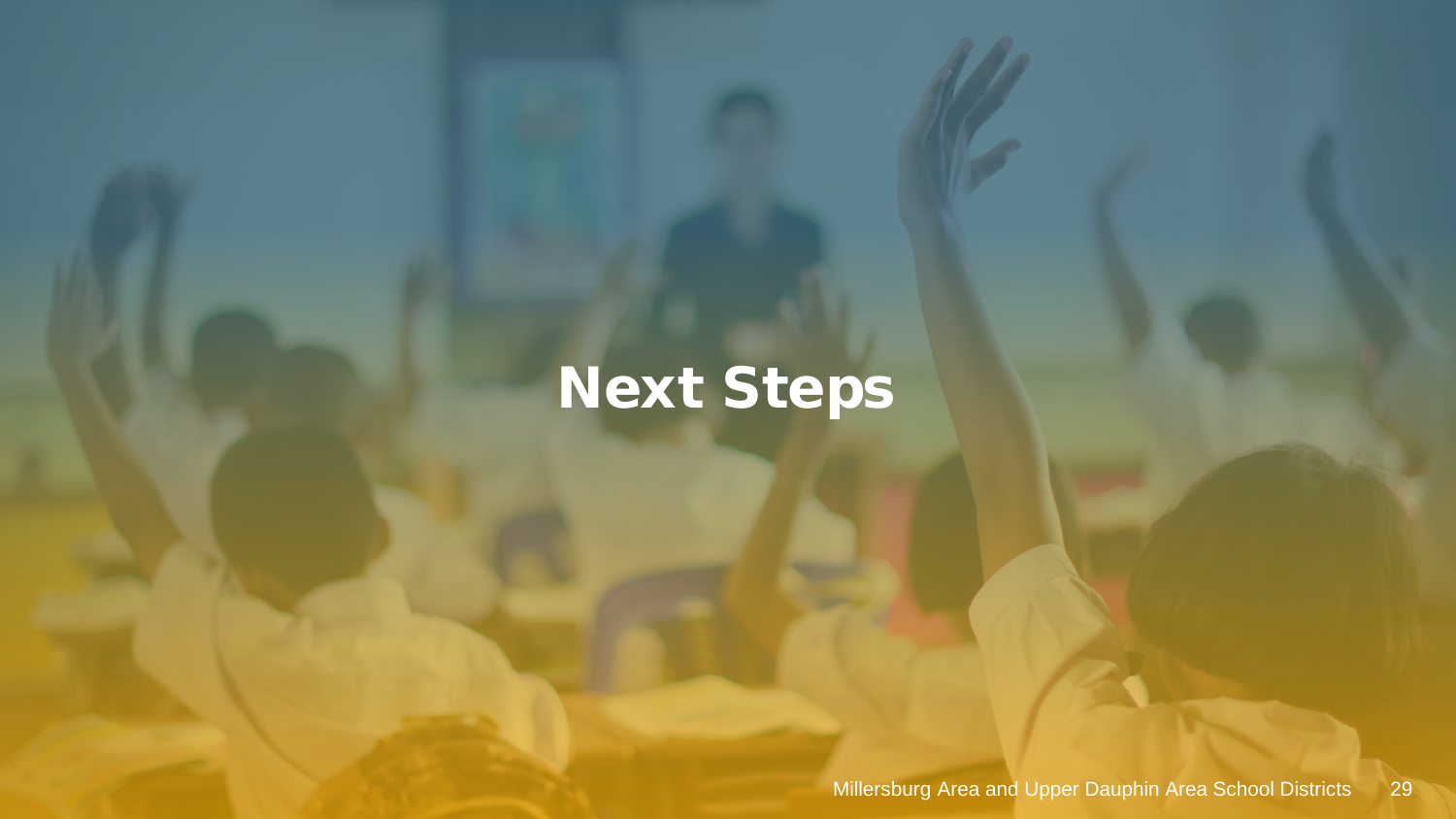## Next Steps





**Community Information Sessions and Q&A Sessions – November 9 and 16**



**Joint Meeting of School Boards to vote on merger**